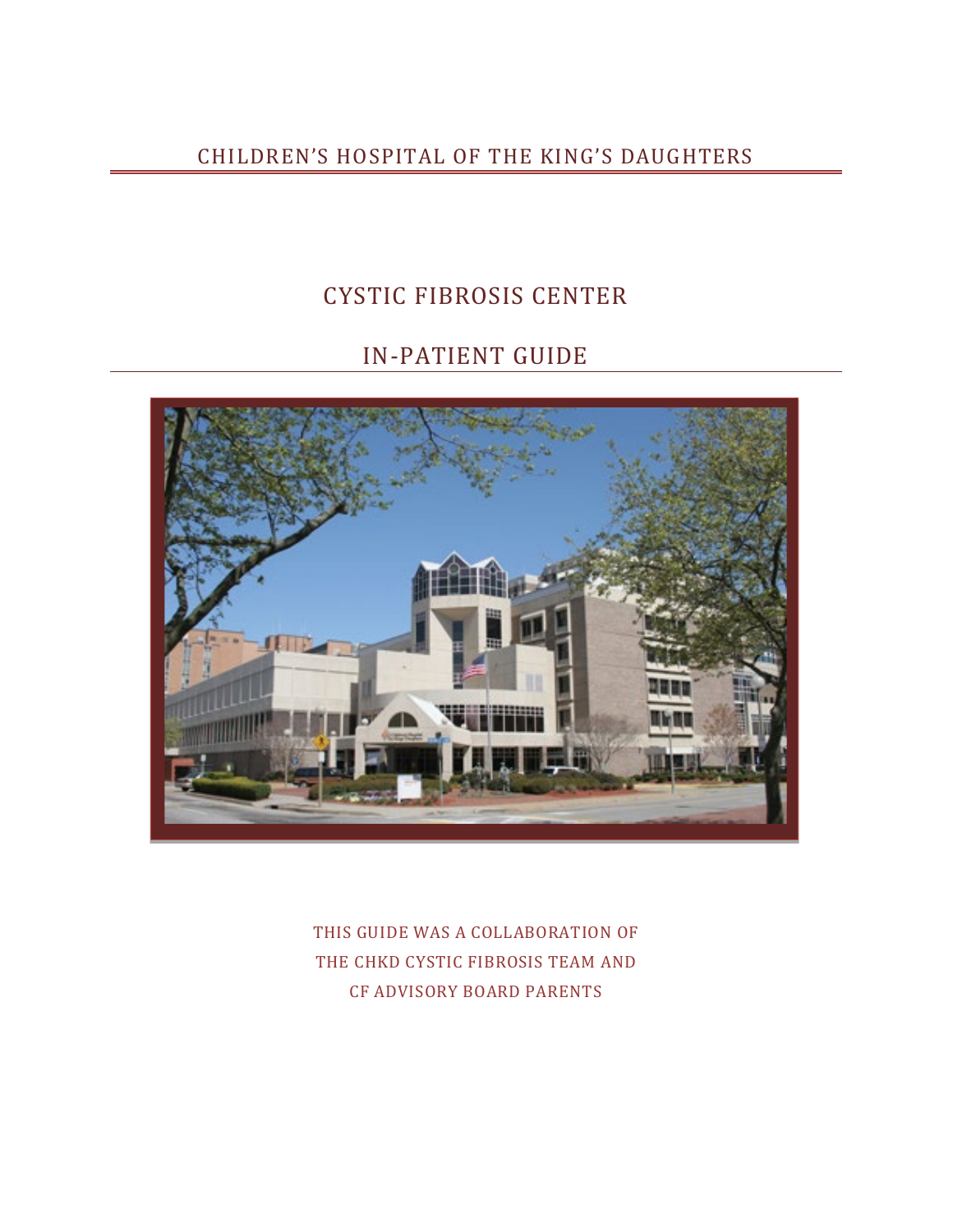## LETTER TO PARENTS

Hospitalization can be a stressful time for children with Cystic Fibrosis (CF) and their families. The purpose of this guide, written in conjunction with parents of children with CF is to provide you with a resource that will help you understand how your child's inpatient care is coordinated by the many different members of the hospital care team: physicians, nurses, respiratory therapists, physical therapists, social workers, dietitians, child life specialists, pharmacists and other hospital staff. We will all work together towards the goal of improving your child's health.

CHKD will provide you a Care Journal upon admission. This small booklet details useful information about the hospital. It can be used as a daily journal to record your child's progress and take notes about treatments. You can write down questions you may have for the physicians that you do not want to forget! If you do not receive one, please ask and it will be provided.

We hope the information in this booklet will not only help you learn about our CF Center and Children's Hospital of The Kings Daughters but enable you to better understand your child's hospitalization and treatment. If you have questions at any time, please ask one of the CF team members.

We encourage you to read through this guide and ask questions if there is something you do not understand. We have provided resources available for CF patients and families, information about the services offered at the hospital, and practical tips for packing. Good communication is key for a comfortable hospital stay and transition home. Should you have questions pertaining to specific services not covered in this guide, feel free to contact a member of the CF team.

## WHAT TO EXPECT

Sometimes your child is ill or has had a decline in pulmonary function that has not been able to be treated by outpatient therapy. Your CF doctor may recommend that they be admitted for a "tune up". They may require IV antibiotics, increased airway clearance therapy, oxygen, a medical procedure or closer observation of symptoms and treatment.

A CF clinic staff member will start your admission to the hospital by contacting the hospital nursing supervisor to locate a bed for your child. If one is not located while you are at clinic then you will be contacted at home by the admitting office when a bed placement has been made.

Hospital admissions can be scary for both you and your child. You are welcome to stay with your child in their room as long as you like and also spend the night with them. Your child's room is equipped with a chair or sofa that converts to a bed. Sheets and towels will be provided for you by the nursing staff. Don't forget that the staff is working around the clock to treat your child so they will be coming in the room during the night.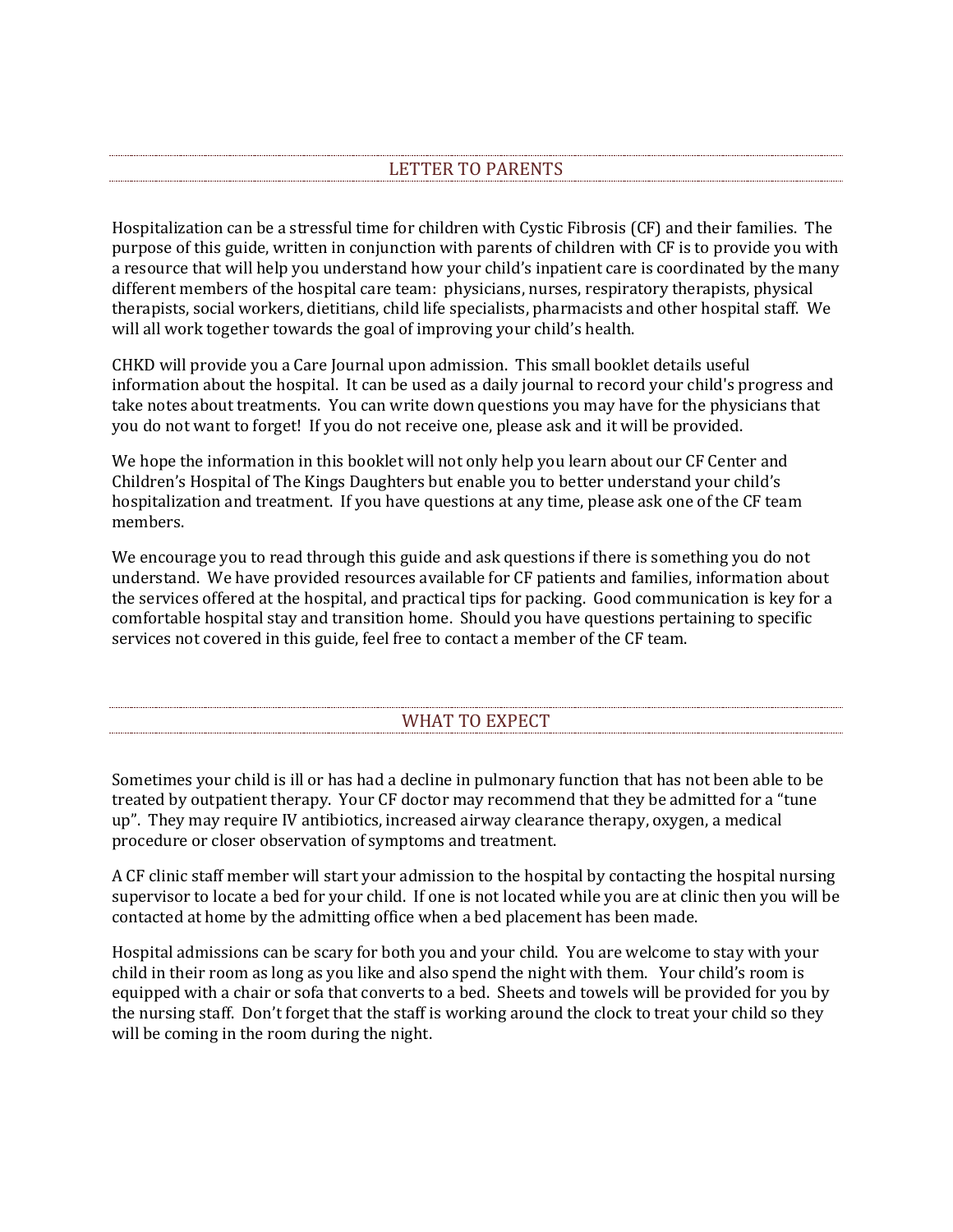### YOUR CHILD'S ROOM TYPICALLY INCLUDES

- $\triangleright$  A bed (or crib) for your child, pillow, sheets and a blanket
- $\triangleright$  A chair bed for one adult, pillow, sheets and a blanket
- $\triangleright$  A bathroom with sink and shower
- $\triangleright$  Storage space for personal belongings
- $\triangleright$  a rolling table
- $\triangleright$  Cable television and DVD player with remote control. There is capability for video game connection if they bring their own system
- $\triangleright$  Phone
- Wireless Internet connection

## PROVIDED BY THE HOSPITAL

- All hospital *approved* prescription and over the counter medications and medical equipment, such as nebulizers and vest (Best to bring your child's vest)
- $\triangleright$  meals, drinks, snacks and nutritional supplements
- $\triangleright$  hospital gowns
- $>$  masks
- $\triangleright$  diapers and wipes
- $\triangleright$  highchair
- toiletries (toothbrush, toothpaste, lotion, soap, shampoo)

#### RESOURCES FOR PARENTS WITHIN THE HOSPITAL

- $\triangleright$  CHKD cafeteria to purchase meals
- A cafeteria at Sentara Norfolk General (next door)
- $\triangleright$  Coffee shop
- $\triangleright$  Vending machines
- > ATM located on first floor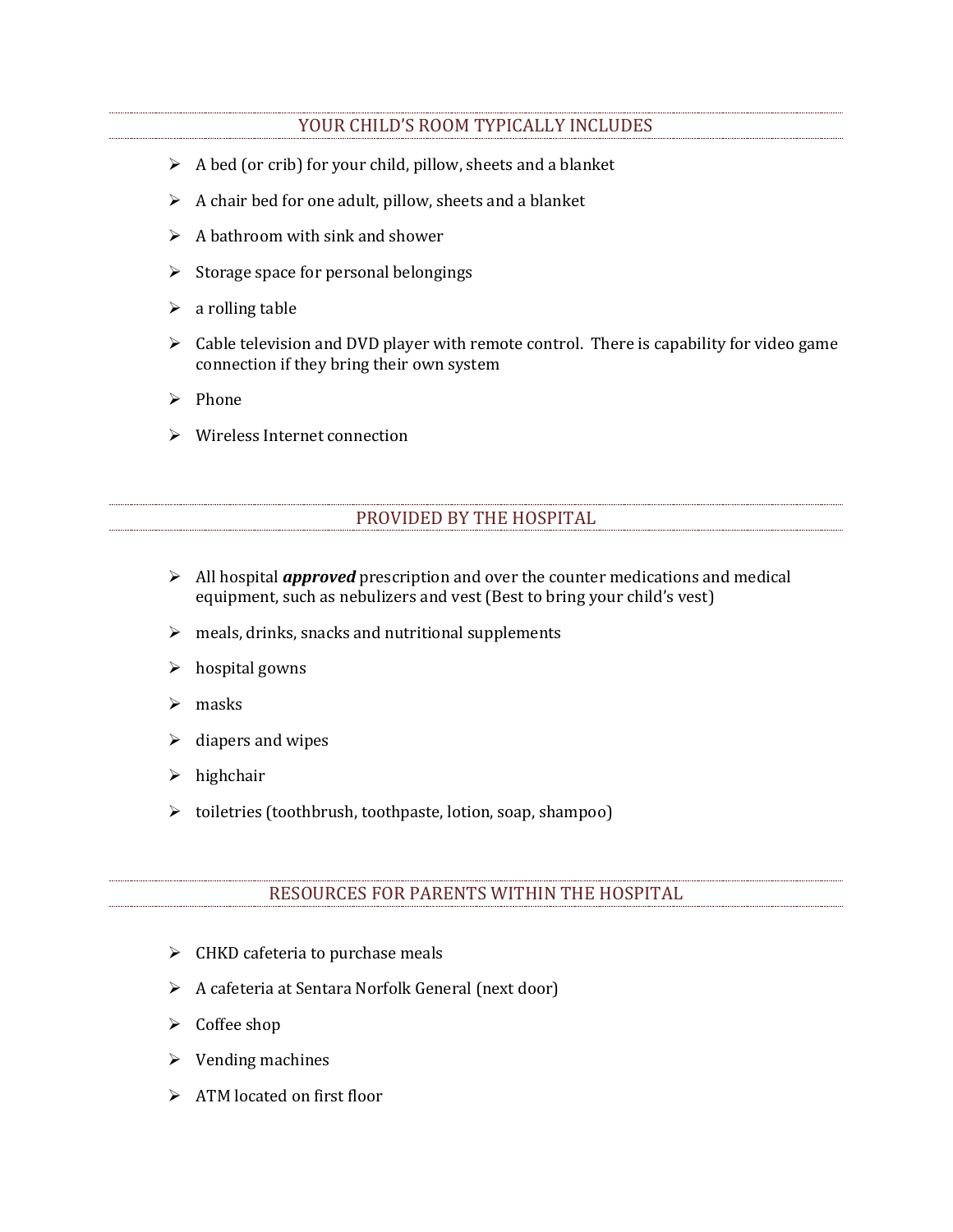- $\blacktriangleright$  Laundry facilities
- $\triangleright$  Ice and water
- $\triangleright$  Chapel located on first floor
- $\triangleright$  Gift shop located on first floor (can purchase snacks, drinks, toiletries)
- $\triangleright$  A microwave available on each floor

## WHAT TO PACK

- $\checkmark$  Insurance cards, medication lists, custody documents (if appropriate)
- $\checkmark$  Notebook and pen to write down what happens during your child's stay (doctors seen, what was prescribed, etc.)
- $\checkmark$  Several days change of comfy clothes for your child and yourself if you are staying
- $\checkmark$  Favorite toy, animal, blanket or pillow
- $\checkmark$  Personal hygiene items
- $\checkmark$  Electronic devices: such as I-Pod, handheld electronic games, computer, cell phones and chargers etc.
- $\checkmark$  Books, puzzle books, magazines
- $\checkmark$  Board games, coloring pencils (or crayons)
- $\checkmark$  DVDs
- $\checkmark$  Some home medications may not be available. Bring in their original containers for the hospital pharmacy to approve for use.
- $\checkmark$  Extra snacks, if desired
- $\checkmark$  School books, homework
- $\checkmark$  Airway clearance devices
- $\checkmark$  Vest-(there are some available in the hospital for patient use, but best to bring garment and machine if you have a small one )
- $\checkmark$  G-tube connector (most types are available in the hospital)

## *Personal items of significant value should be left home as items can be misplaced.*

#### PARKING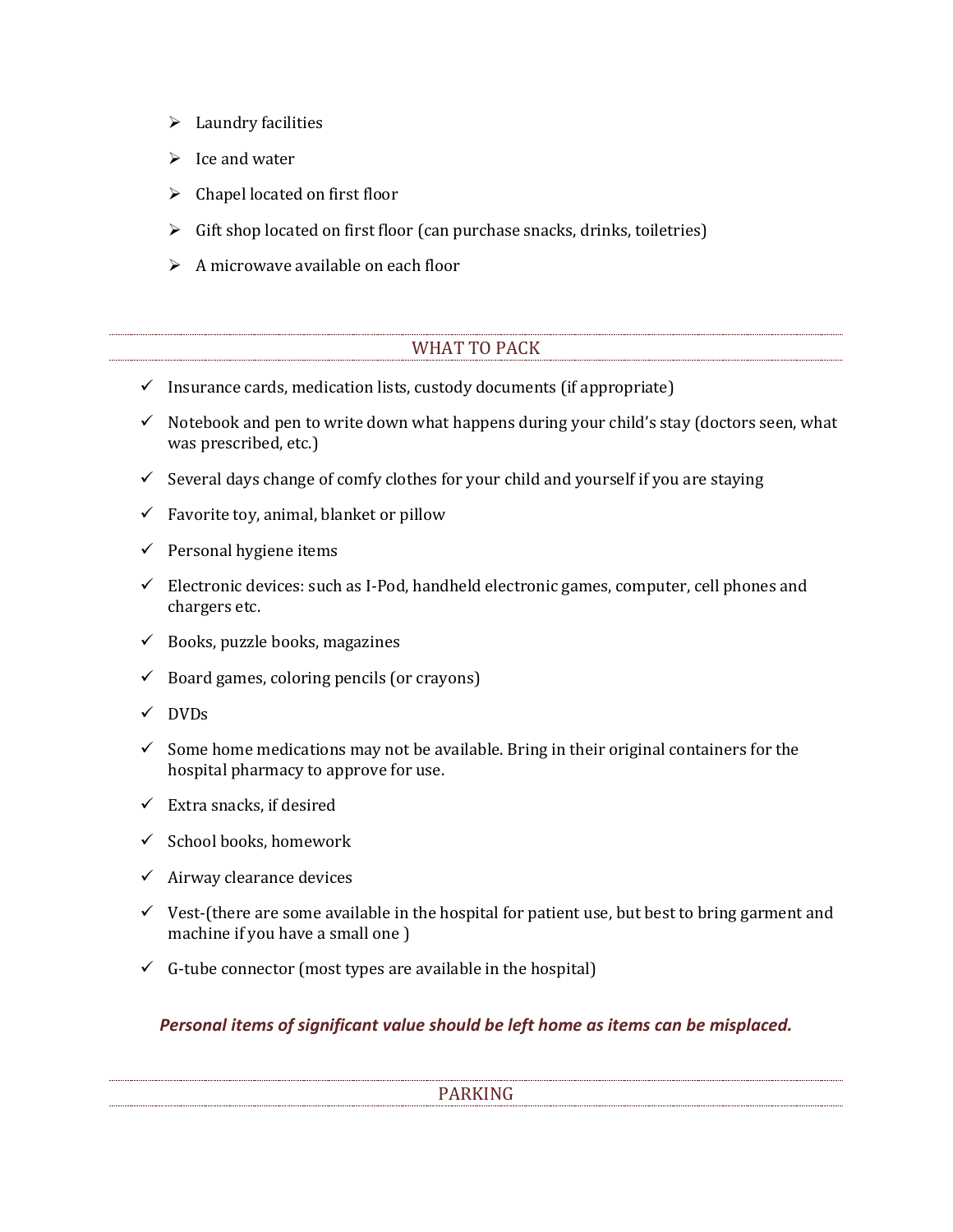#### GENERAL PARKING

The parking garages are open 24 hours a day, seven days a week. Parking lot A is the closest visitors' lot to the main hospital entrance. Be sure to carry your parking ticket in with you; security at the front desk will validate it using the pink parking voucher that comes in your admission packet. The voucher is good for 1 free validation per day. Other family or visitors will be required to pay the posted hourly rate.

## EMERGENCY ROOM PARKING

You will be directed to park in a designated area of the staff parking garage. Tell the gate attendant you are there for the emergency room and he will give you a pass to place in your windshield. There is no fee. If your child is admitted, then you will need to move your car to the general parking areas.

#### VISITING HOURS

Hospital visiting hours are from 10am until 8pm. Immediate family members are given more flexibility with visiting. One parent is allowed to sleep overnight with your child. A fold out chair or window bed is available for sleeping and sheets, blankets and towels are provided by the hospital for parents use.

#### CARE FOR THE CAREGIVER

Hospital days can be long, exhausting and stressful for parents. It is important for parents to take care of themselves so that they can keep their energy and spirits up so as to help maintain their child's spirits and optimism during their stay. Parents are pulled many different ways by responsibilities of jobs, other children and finances. We know that parents want to be by their child's side as much as possible, but each family has to develop a plan that works for them and their child. Parents who are spending long hours at the hospital will find it helpful to take small breaks or walks. Parents may feel comfortable leaving when their child is preoccupied with other activities such as the playroom or when they are receiving instruction from the hospital teacher. The child may also just enjoy having some down time to play videogames or watch movies.

CHKD is located in the beautiful Ghent section of Norfolk. This is a very eclectic area with many shops, restaurants and points of interest to visit. The following should help familiarize you with our immediate area:

- $\ddot{\phantom{1}}$  Botetourt Gardens is a park located nearby off Olney Road
- $\overline{\phantom{a}}$  Colley Ave. ends nearby at historic Fort Norfolk
- **I**f you turn left out of the hospital on Colley there are many shops and restaurants a short distance away.
- $\ddot{\bullet}$  The Naro movie theater is located on Colley Avenue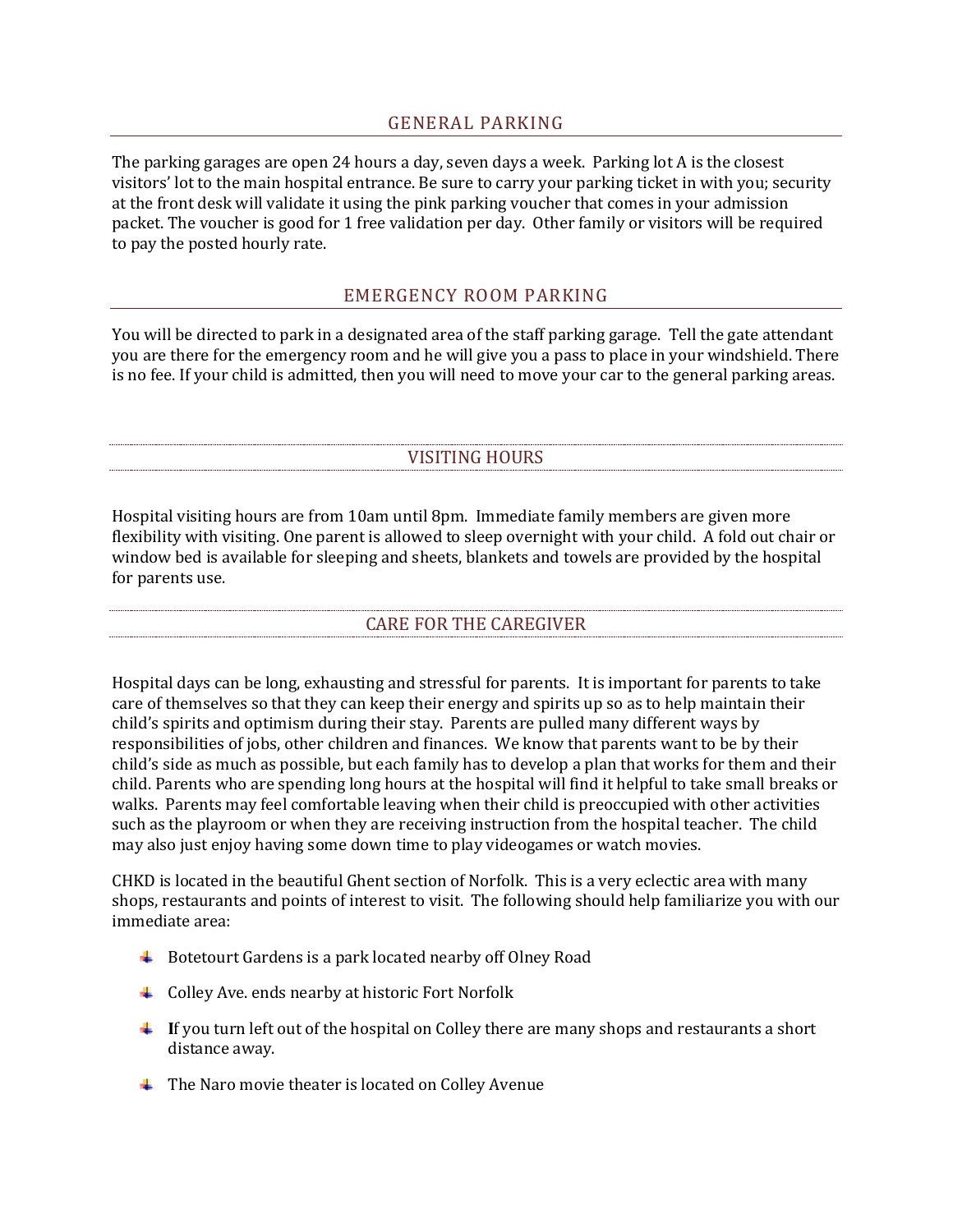- $\ddot{\phantom{1}}$  There are several yoga studios and a gym in the Ghent area.
- $\ddot{\phantom{1}}$  If you continue down Colley Ave. and turn right on 21st St. there are more shops and restaurants.
- $\overline{+}$  Harris Teeter is several blocks away at 1320 Colonial Avenue
- Farm Fresh is on the corner of Colley and 21st St.
- $\ddot{\bullet}$  The Chrysler Museum is a short walk down Olney Road
- A light rail station is located at Colley and Brambleton Avenue, a short walk from the hospital. The train will take you to downtown Norfolk to Macarthur Mall which contains many stores, movie theaters and places to eat
- Waterside, Nauticus, the Macarthur Memorial, Scope and Chrysler Hall and historic St. Paul's Church can also be reached by light rail.

## KEY PLAYERS IN THE HOSPITAL

Your **attending physician** is one of the CF doctors that you see regularly in CF clinic. They rotate who sees in-patients on a weekly basis. They will see your child daily and supervise their care throughout the hospital stay.

Your **resident** has completed medical school and is in his or her first year of pediatric residency. This is the physician you will see most frequently. He or she is responsible for writing orders and taking care of any medication changes that are required.

Your **senior resident** is in their last year of pediatric residency and will supervise the resident following your child's stay. They address any concerns that the resident may have questions about.

Your **nurses** will provide care and dispense medication around the clock. The nursing staff works 12-hour shifts starting at either 7am or 7pm. The nurse will help you settle in, collect history and current medication information and assess your child daily. There are specialized nurses for certain procedures.

Your **clinician** will assist the nurse during your hospital stay. They will take your vital signs and change your bed linens daily.

#### KEY PLAYERS IN THE HOSPITAL CONTINUED . . .

Your **respiratory therapist** will administer your child's breathing treatments and do chest physiotherapy as ordered by your physician. Therapists typically stay in the room during the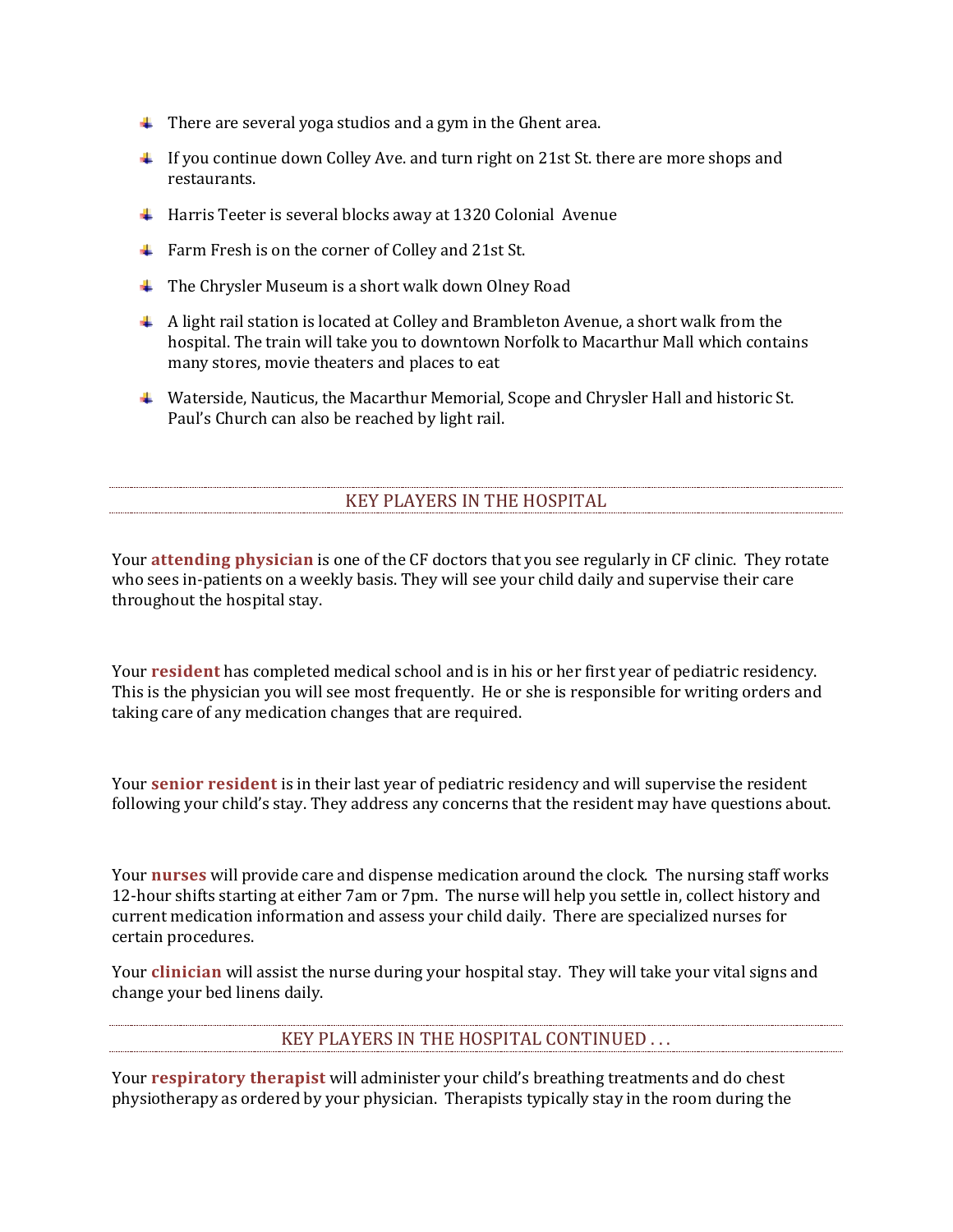course of each treatment. Your child may receive more frequent therapies during his or her stay in the hospital.

Your **physical therapist** will examine the child to evaluate the impact of cystic fibrosis on cardiovascular and pulmonary systems. They will develop a treatment plan of activities to encourage improved lung functioning. They will encourage regular physical activity in the hospital and at home.

Your **child life specialist** helps your child adjust to being in the hospital. This person will also teach your child about various procedures or therapies to help them better understand what to expect. At times, the child life specialist may even accompany your child to tests and procedures to offer support and provide distraction for coping. Due to all patients with Cystic Fibrosis being on isolation, your child life specialist will discuss play and distraction options with you when appropriate. Your child life specialist will meet you at the beginning of your admission to discuss support and available resources.

Your **social worker** can assist with specific problems related to your child's illness and hospitalization. They can help you communicate with other members of the care team, ensure that the needs of your child and the family are being met and help you locate community resources such and counseling or financial support if you need assistance. Connie Sigley is the CF care team social worker and will visit your child regularly. There are also social workers assigned to each unit in the hospital.

Your **registered dietitian** works with the care team to ensure your child receives proper nutrition during their stay. They can answer questions or concerns related to your child's vitamins, enzymes, and menu issues. All CF patients should receive a high calorie diet including snacks per their preference. Supplements are also available during hospitalization.

Your **pharmacist** reviews and dispenses all medications that your child will receive while in the hospital. They can answer any specific drug information questions you may have. You can talk with your attending physician or resident regarding the use of any specific home medications while in the hospital.

Your **discharge planner** is responsible for coordinating your child's transition home. They facilitate home antibiotics, durable medical equipment and any nursing services that may be required as your child returns home.

#### HOSPITAL ROUTINE

#### CONTACT WITH THE CF CLINIC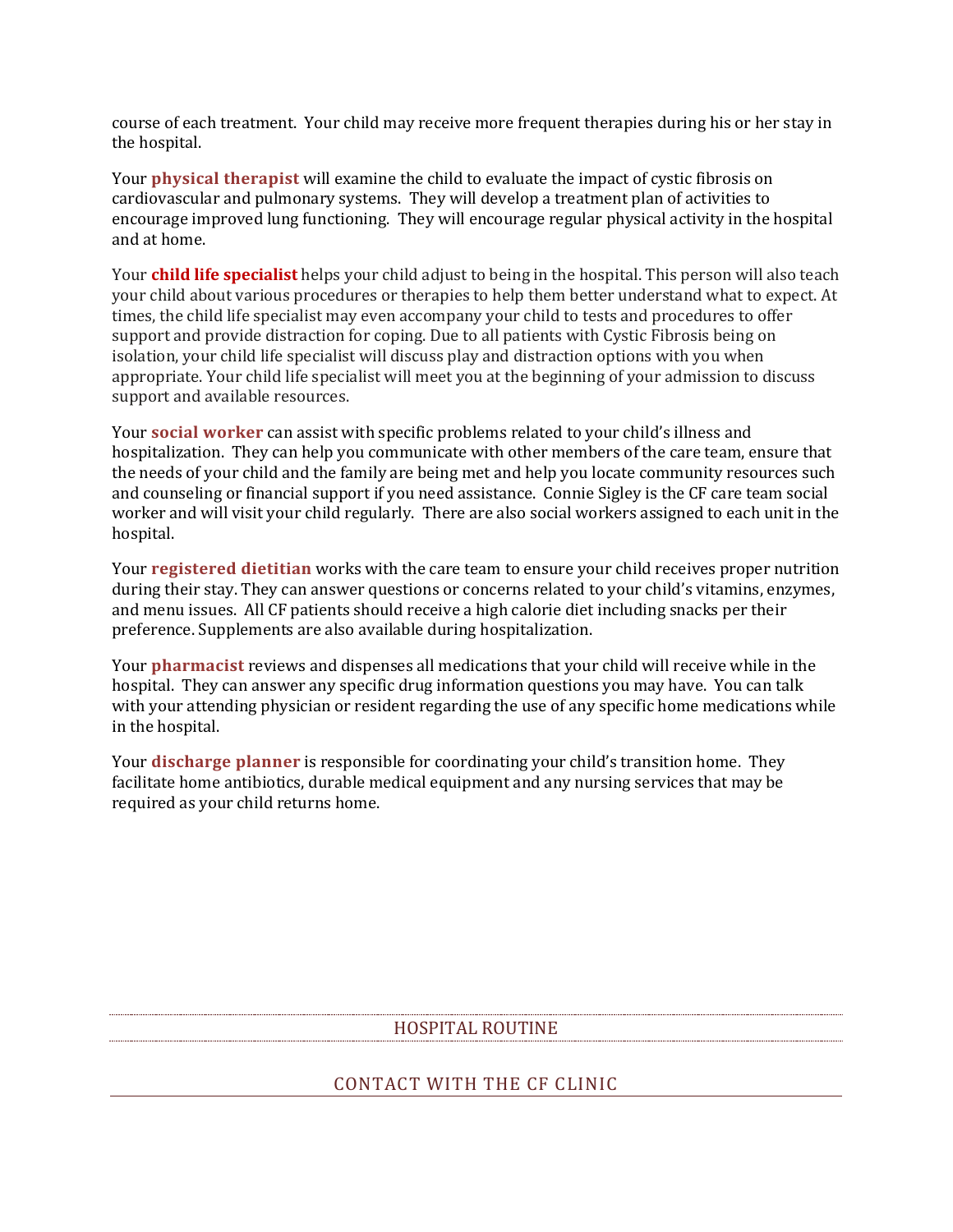One thing that may feel different about being admitted to the hospital is feeling disconnected from the CF team. Staff from the CF clinic will maintain regular contact with the inpatient CF physician. The CF team will stay informed about your child's progress.

## DAILY SCHEDULE

Your resident and medical students are early risers! They will begin visiting your child as early as 6:00-7:00am to complete their daily assessments. The nursing staff will follow to complete their assessment as well, dispense morning meds. and check on your needs for the day. Your attending physician will examine your child daily as well. If any x-rays are ordered your clinician will take your child down to radiology and bring them back to their room.

Sleep is very important for healing & feeling better. You can discuss options with your doctor & nurses for overnight vitals and breathing treatments, decreasing their frequency. Be flexible and expect occasional sleep interruptions. Working with the staff, you and your child should be able to find a happy medium that allows for much needed healing rest.

Dining associates will visit you throughout the day to take your meal orders and provide guidance with the ordering process. Please tell us about any food preferences or allergies. Our dining associates will also provide their contact information to ensure great customer service. Meal Service Times: Breakfast: 7:30 a.m.-9:00 a.m. Lunch: 11:30 a.m.-1:00 p.m. Dinner: 4:30 p.m.-6:00 p.m. Between meal times: Ask your nurse about snacks or boxed meals

The respiratory therapist will come to your child's room several times a day to administer aerosol medications and chest physiotherapy per physician's orders. Any other therapies ordered will be scheduled in your child's day.

The hospital teacher will either work with your child in their room or may take them to a classroom. Their sessions may last up to 90 minutes. The teachers follow Norfolk Public Schools schedule for holidays and summer vacation.

Due to the special isolation needs of your child, in some circumstances, private sessions can be arranged in the playrooms, or a child life specialist will come to the room to bring games or craft supplies. Visitors under the age of 18 are not allowed in the playroom. You may accompany your child if you choose.

The hospital attempts to follow your home treatment schedule as much as possible but remember that there are often times emergencies or other priorities may cause interruption. This could disrupt treatment schedules or result in a change of room assignment. If your child's room needs to be changed suddenly due to hospital issues a nurse will try to provide you with as much notice as possible. Sometimes this can seem abrupt and may worry your child.

## HOSPITAL ROUTINE CONTINUED. . .

The staff will take responsibility with moving your child and his personal belongings in the event you are not present. It may be helpful to discuss this possibility with your child upon their admission in case it occurs. Let them know that it is not their fault and reassure them that you will be able to find them easily when you return to the hospital.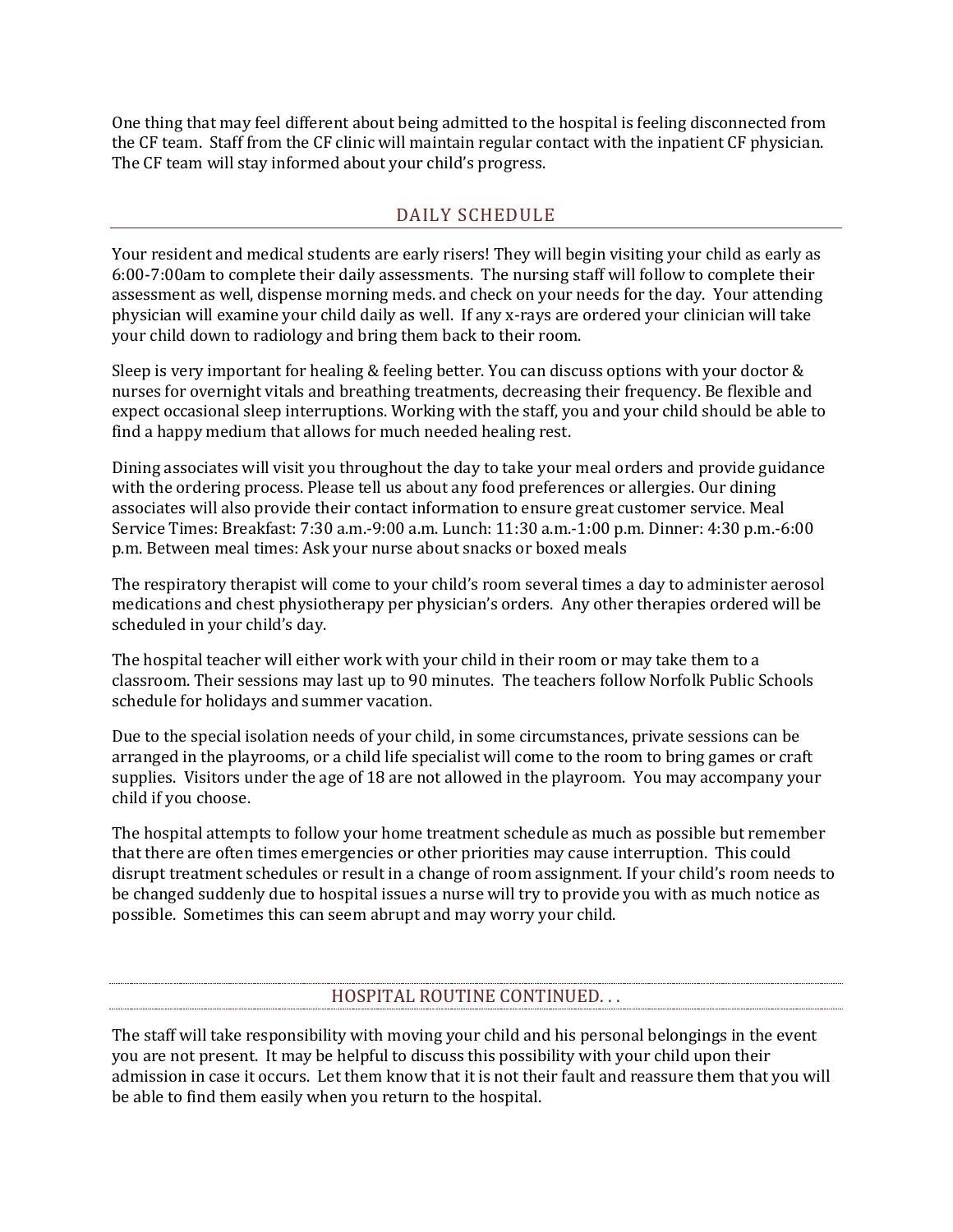Your child's nurse is the most accessible staff member for you. CHKD has well trained nurses who try to make your child's stay as pleasant and comfortable as possible. You can ask them questions and if they do not know the answer or if it is not in their area of decision-making, they will help direct you to those who can help. Let your nurse know where you can be reached while away from the hospital so if unexpected things happen, such as room changes, etc., they will be able to reach you.

There is a folder in your room with a list of movies and PlayStation games available to your child during their stay. Simply call the number listed and leave the names of the desired games/movies on the recording. Staff has scheduled times when they will be delivered to your child's room.

## INPATIENT PFT

Patients old enough to perform **PFTs** in CF Clinic will also perform **PFTs** before discharge. One of the respiratory therapists from CF clinic will come to your child's room and perform the test at the bedside. The results will be given to both the inpatient team and the CF clinic team.

## HOSPITAL TEACHER

There are certified teachers from Norfolk Public Schools on staff at CHKD **(**hospital teachers) who will ensure that your child's educational needs are met. With the parents signed consent, they will contact your child's teacher to obtain work so as to keep your child up to date, as much as possible, with their schoolwork. Your child is withdrawn temporarily from their home school and enrolled on the NPS school program. They are counted as present in school for each day they are enrolled, and this will be applied to their regular school attendance.

## INFECTION CONTROL

Proper hand washing is important for the safety health of your child as well as other patients in the hospital. There are hand sanitizer stations throughout the hospital as well as by the door to your child's hospital room. Feel free to request any hospital staff member to wash their hands with either soap and water or hand sanitizer prior to entering your child's room. The hospital staff will also wear gowns, gloves, and a mask to ensure that no cross infection occurs with other patients. Patients and visitors are required to wear a mask over their nose and mouth.

#### INTRAVENOUS (IV) LINES

While in the hospital, your child may require IV antibiotics to treat lung infections. There are different types of IV lines that may be used or discussed with you: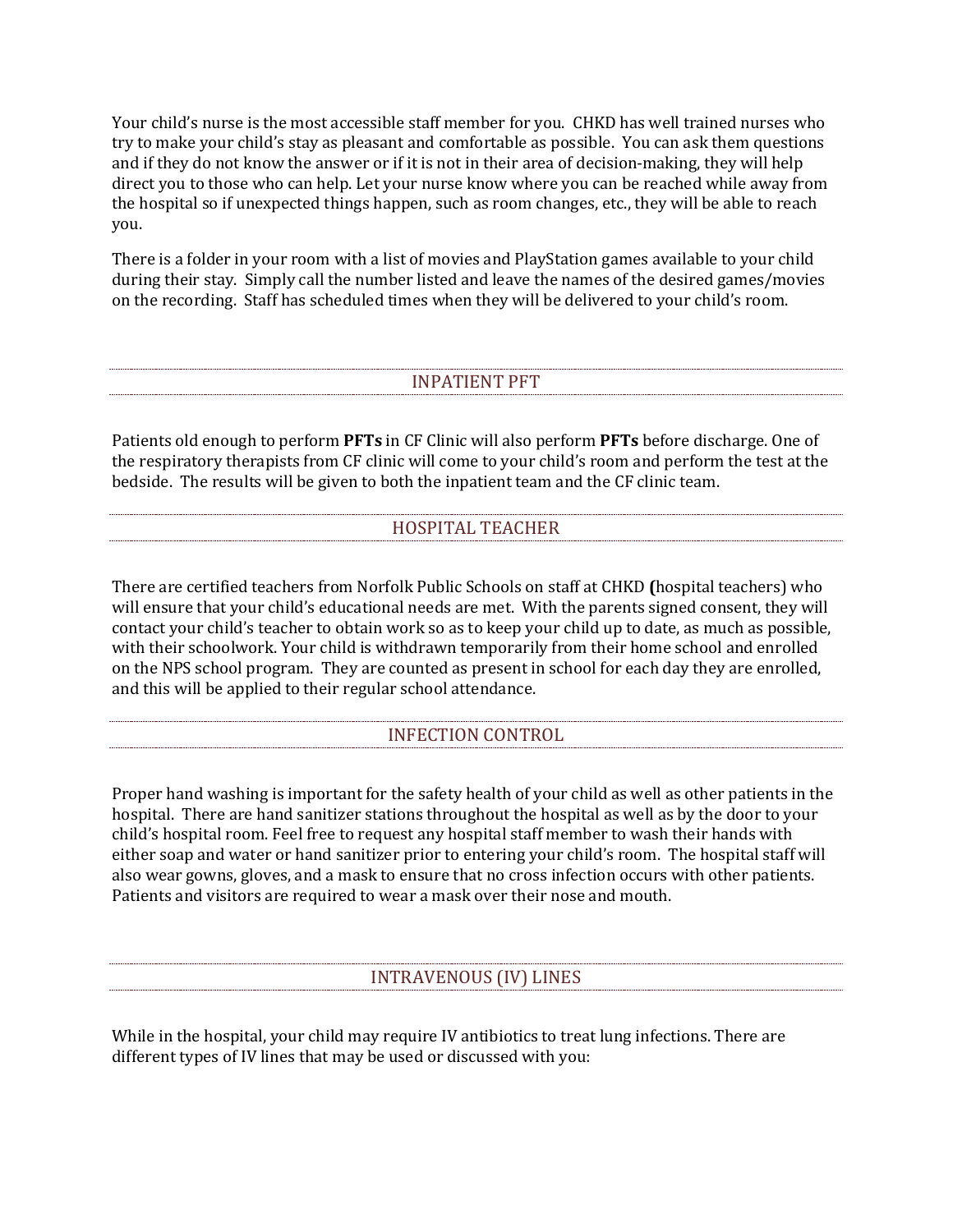- **Peripheral line**--short catheter and quickly inserted just under the skin on the back of the hand or forearm which can be placed by various trained staff that have to be replaced frequently
- **PICC** (peripherally inserted catheter) **--**longer catheter inserted by specialized team of nurses (vascular access team or VAT) which is placed in a large vein that leads directly to the heart. This line can be used for longer periods of time
- **EXECUTE:** Mediport (Port-a-cath) -- a surgically placed central line, long-term port providing frequent IV access, placed surgically under anesthesia by our pediatric surgeons.

The **peripheral line (PIV)**is generally inserted at the bedside. This is usually an easy procedure performed by your VAT team member. This line is useful for short courses of IV medications or for quick access to the vein. The VAT team member will offer some type of topical numbing medication before starting the child's peripheral line (PIV).

The **PICC** placement requires that the child's arm it will be placed in is carefully cleaned and draped with a special sterile cover to prevent infection. The VAT team can do this in a special VAT procedure room with the use of equipment there. The child will receive a medication by mouth or by the PIV to calm them prior to the insertion. They will receive a numbing medication prior to the PICC placement. Some children who are anxious about the PICC placement may have a combination of medication to calm them and will need to go to the ICU (intensive care unit) for a short stay to receive the medications. Once the PICC is in place they will return to their room. The advantage of the PICC is that it can be used for the entire time that your child will be on IV antibiotics in the hospital or at home. While using the PICC at home it does need to be kept dry when bathing.

The **Mediport** may be required if the child has difficulty with placing and maintaining PICC lines. These lines are only placed under anesthesia by general surgeons. The procedure requires a separate consultation with the surgeon and scheduling with the operating room. This small circular port is placed under the skin, usually in the upper chest. It requires a monthly flush with heparin to ensure its proper functioning. The advantage of this port is that it generally lasts for years. It is accessed with a special needle whenever your child requires IV antibiotics. The port will require monthly flushing either by a home health nurse or a parent who has received training to flush the port. Unless the port is accessed for receiving IV antibiotics the child may swim, shower and take part in normal activities. There is a padded device that may be ordered to protect the area of the port during some sport activities. The child's physician would need to be consulted about any sport activities. Airway clearance with the Vest is normally able to be done with the port. The Vest Company will provide padding for the port area. It is also helpful to discuss port placement with the surgeon prior to surgery to discuss location choices that may provide better access.

## LABORATORY TESTING

Your child will get lab testing done at the beginning of the hospital stay. This will most likely be drawn when the IV is placed. They will also likely need a lab drawn 2-3 days after the IV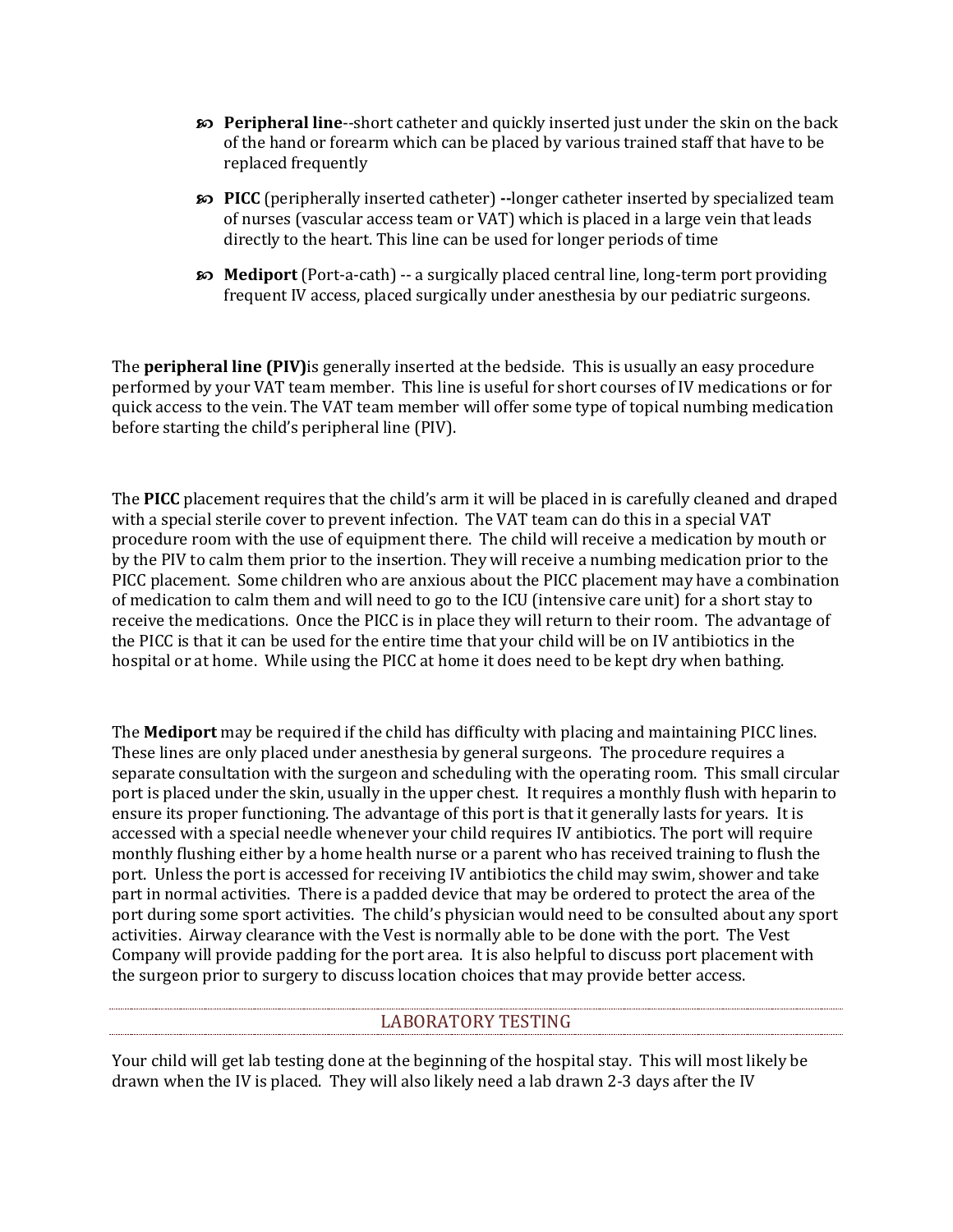medications have been started to check on an IV medication level. This lab will need to be drawn from a vein, not from the IV line.

## DISCHARGE DAY

Your child's length of stay is determined by their medical needs and treatment. Your hospital inpatient team will discuss your child's progress and timeframe for discharge. There are times when discharge appears soon and then a change in your child's health status could prevent this from occurring. These concerns should be discussed with the physician. The CF in-patient physician will use your child's PFT's along with other clinical measures to determine their readiness to go home.

It is helpful to anticipate any specific discharge needs and bring them up early in the admission.

The inpatient team will provide you with detailed discharge instructions before you leave the hospital. Be sure you understand the instructions and feel comfortable following them. Do not hesitate to ask questions before you leave the hospital. You should call CF clinic if a question comes up after you get home**.** 

#### **Before you leave the hospital:**

- $\checkmark$  Check for all personal belongings. Remember to check cabinets and drawers
- $\checkmark$  Check for cell phone chargers
- $\checkmark$  Schedule follow-up appointment at CF clinic
- $\checkmark$  Make necessary home health arrangements
- $\checkmark$  Get prescriptions for any new medications
- $\checkmark$  Get any home medications you brought from the nurse

#### HOME HEALTH

If your child requires any special medical equipment or IV medications, the discharge planner will facilitate this. Your insurance plan will indicate companies that are appropriate, and the discharge planner can assist with providing options. The discharge planner will check with your insurance provider to find out any limitations of your plan regarding home equipment, nursing or financial caps for service. Remember, the home health nurse will usually only come on the **first** day to complete an assessment and assist you with understanding equipment and/or your medications. They will be available by phone 24 hours a day for questions or concerns.

#### RESOURCES

CHKD CF CENTER[-WWW.CHKD.ORG./SERVICES/CF/RESOURCES.ASPX](http://www.chkd.org./Services/CF/Resources.aspx)